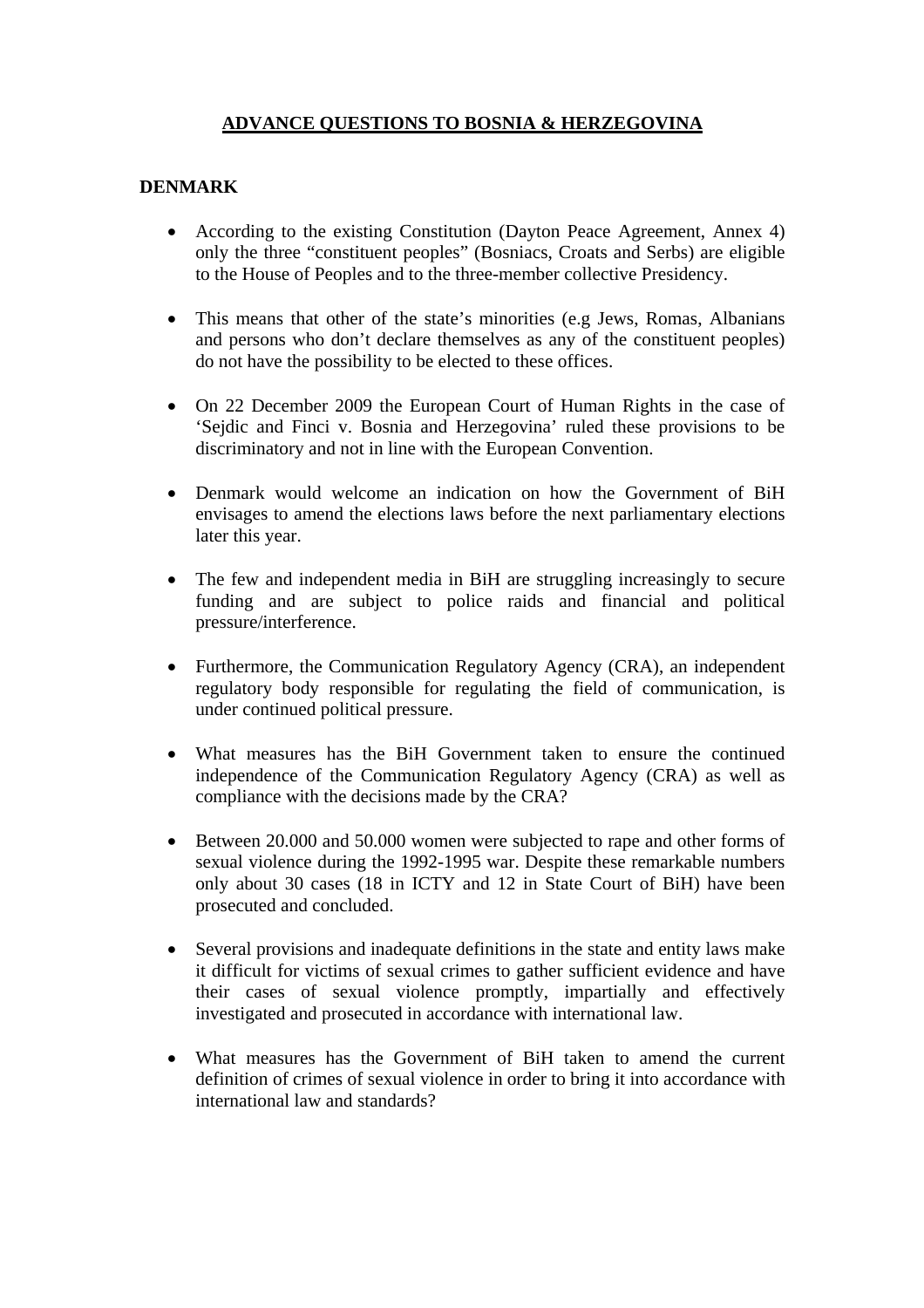## **LATVIA**

• According to the information by the Office of the UN High Commissioner for Human Rights, 65 countries from different regions of the world have issued standing invitations to all special procedures of the Human Rights Council. Considering previous extensive cooperation of Bosnia and Herzegovina with special procedures mandate holders - would your country consider extending a standing invitation to all special procedures of the Human Rights Council in the future?

## **SWEDEN**

- Bosnia's first cultural festival for lesbian, gay, bisexual, and transgender people was held in September 2008. The festival met with denunciation by some media and NGOs, as well as anonymous death threats. Violence at the opening injured participants and compelled organizers to hold the remainder of the festival as a private event, while there was no official condemnation from the authorities. Although the police opened an investigation to date noone has been indicted or prosecuted for making the threats.
- A draft non-discrimination law has been adopted in the first reading in the Bosnia and Herzegovina's House of Representatives. In June 2009, Bosnia's Inter-Religion Council, representing the country's main religious communities (Islamic, Orthodox, Catholic and Jewish) made an official statement protesting that the law could legalize gay marriages.
- Could the Government of Bosnia and Herzegovina elaborate on the measures it is taking to ensure the full enjoyment of human rights, including freedom of assembly and association, of LGBT persons, as well as on whether it would be willing to condemn any attacks on these persons, and could the Government comment on the processing of the draft the anti-discrimination law, including with regard to the legalization of gay marriages?
- Bosnia and Herzegovina has ratified the major UN and other international human rights conventions. The Constitution includes most of the principles of the human rights conventions and guarantees that they supersede national legislation. At the same time, reports indicate that implementation remains uneven and delays in meeting reporting obligations is still a problem. The constitutionally guaranteed right to freedom of expression has not always been fully implemented. The number of cases of physical violence and threats to journalists and editors has grown over the past few years, while the ethnic orientation by many media is increasing. Efforts to reform Bosnia and Herzegovina's public broadcasting have not been completed. The Federation's Law on the Public Broadcasting Service is not yet fully aligned with the Public Broadcasting System Law of Bosnia and Herzegovina. Full implementation of the whole legal framework for public broadcasting has not yet taken place. The relevant key priority area within the European Partnership with the EU has not been fully met.